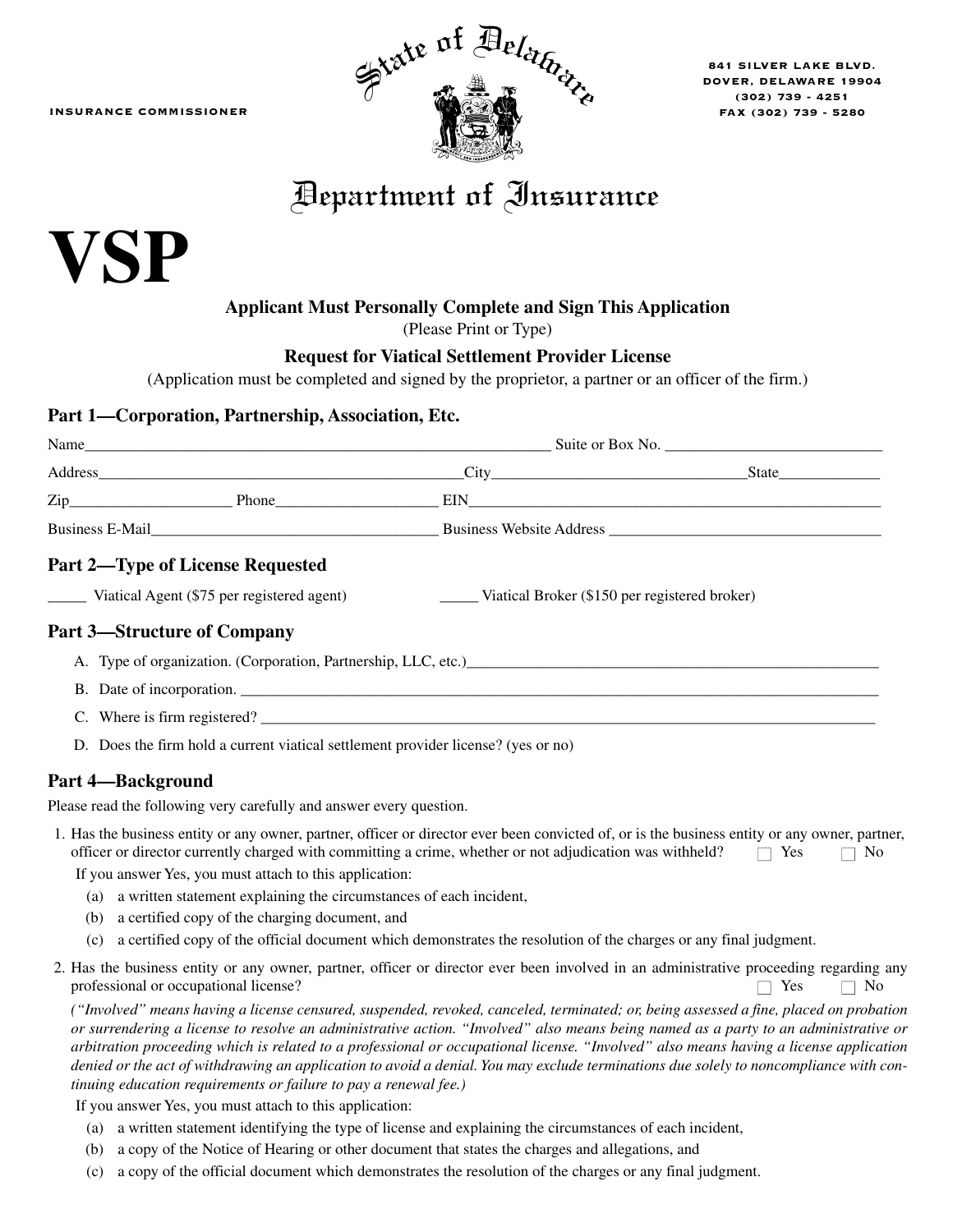- 3. Has any demand been made or judgment rendered against the business entity or any owner, partner, officer of director for overdue monies by an insurer, insured or producer, or have you ever been subject to a bankruptcy proceeding?  $\Box$  Yes  $\Box$  No If you answer Yes, submit a statement summarizing the details of the indebtedness and arrangements for repayment.
- 4. Has the business entity or any owner, partner, officer or director ever been notified by any jurisdiction to which you are applying of any delinquent tax obligation that is not the subject of a repayment agreement?  $\Box$  Yes  $\Box$  No If you answer yes, identify the jurisdiction $(s)$ :
- 5. Is the business entity or any owner, partner, officer of director a party to, or ever been found liable in any lawsuit or arbitration proceeding involving allegations of fraud, misappropriation of funds, misrepresentation or breach of fiduciary duty?  $\Box$  Yes  $\Box$  No If you answer Yes, you must attach to this application:
	- (a) a written statement summarizing the details of each incident,
	- (b) a copy of the Petition, Complaint or other document that commenced the lawsuit or arbitration, and
	- (c) a copy of the official document which demonstrates the resolution of the charges or any final judgment.
- 6. Has the business entity or any owner, partner, officer or director ever had a viatical settlement provider license or any other business relationship terminated for any alleged misconduct?  $\Box$  Yes  $\Box$  No

If you answer Yes, you must attach to this application:

- (a) a written statement summarizing the details of each incident and explaining why you feel this incident should not prevent you from receiving an insurance license, and
- (b) copies of all relevant documents.

#### **Part 5—Principal Officers**

List the names, business address and social security number for each officer responsible for the conduct of the registered viatical settlement provider agents/brokers.

| Name | Address | SSN | Position  |
|------|---------|-----|-----------|
|      |         |     |           |
|      |         |     |           |
|      |         |     |           |
|      |         |     |           |
|      |         |     |           |
|      |         |     | _________ |

(*Attach additional sheet using the above format for additional officers if necessary.*)

#### **Part 6—Individuals Who Will Transact Viatical Settlements**

List the name, residence address (street number, city, state) and social security number for each individual who will transact viatical settlements on behalf of the viatical settlement provider's affairs.

| Name                                                                                   | Address | <b>SSN</b> | <b>Agent or Broker</b><br>(please indicate) |
|----------------------------------------------------------------------------------------|---------|------------|---------------------------------------------|
|                                                                                        |         |            |                                             |
|                                                                                        |         |            |                                             |
|                                                                                        |         |            |                                             |
| (Attach additional sheet using the above format for additional officers if necessary.) |         |            |                                             |